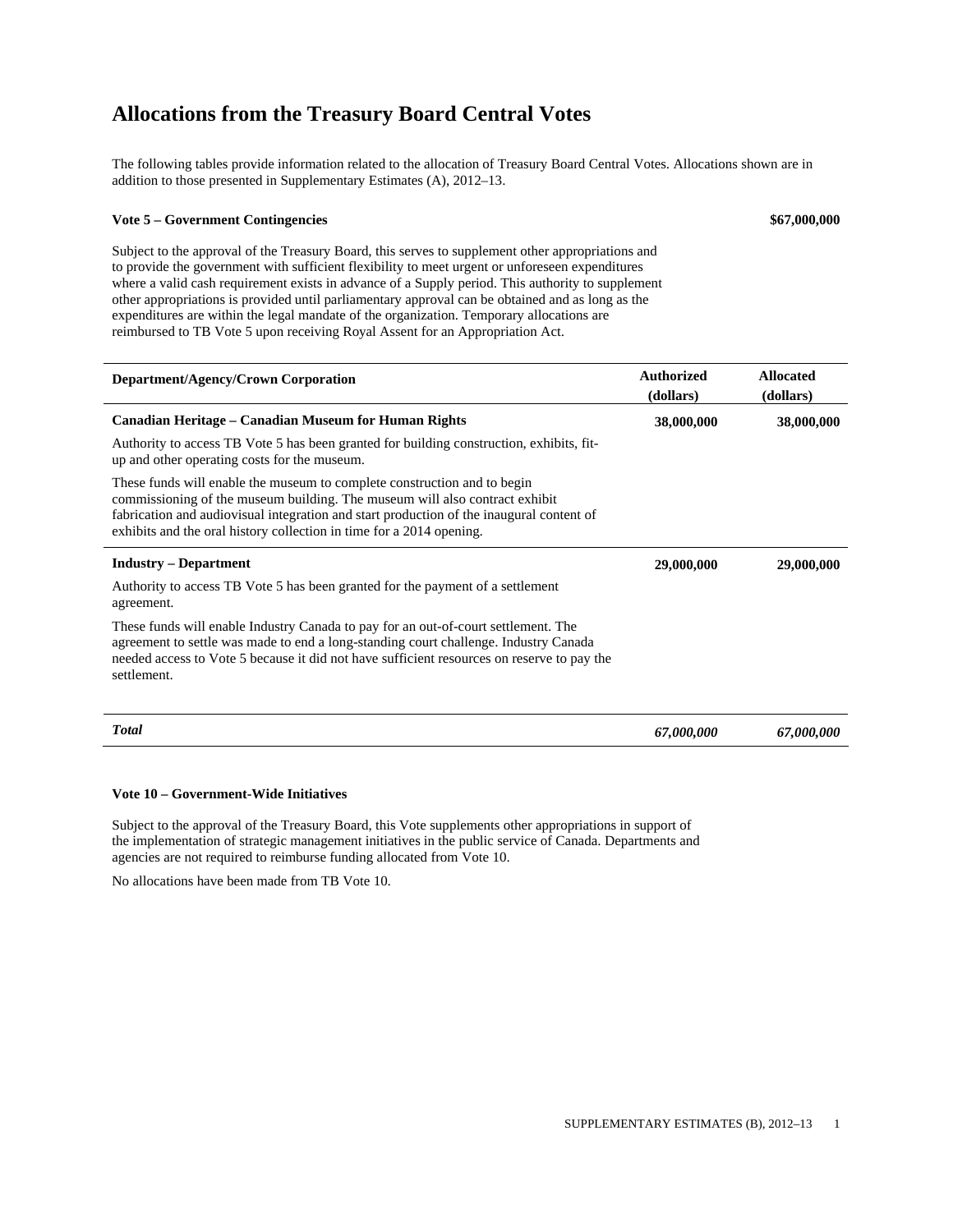#### **Vote 15 – Compensation Adjustments \$83,059,327**

Subject to the approval of the Treasury Board, this Vote supplements other appropriations as a result of adjustments made to terms and conditions of service or employment of the federal public administration, including members of the Royal Canadian Mounted Police and the Canadian Forces, Governor in Council appointees and Crown corporations as defined in section 83 of the *Financial Administration Act*. Departments, agencies and Crown corporations are not required to reimburse funding allocated from Vote 15.

Permanent allocations from TB Vote 15 will be given to organizations upon release of Supply for Supplementary Estimates (B), 2012–13.

| Department/Agency/Crown Corporation                         | <b>Vote</b>  | (dollars) |
|-------------------------------------------------------------|--------------|-----------|
| Agriculture and Agri-Food                                   |              |           |
| Department                                                  | 1            | 867,009   |
| Canadian Heritage                                           |              |           |
| Department                                                  | $\mathbf{1}$ | 10,060    |
| Canadian Radio-television and Telecommunications Commission | 50           | 30,933    |
| <b>Public Service Commission</b>                            | 95           | 387,469   |
| Citizenship and Immigration                                 |              |           |
| Department                                                  | $\mathbf{1}$ | 458,232   |
| Environment                                                 |              |           |
| Department                                                  | $\mathbf{1}$ | 3,973,189 |
| Parks Canada Agency                                         | 25           | 1,128,948 |
| <b>Fisheries and Oceans</b>                                 | 1            | 2,290,763 |
| Foreign Affairs and International Trade                     |              |           |
| Department                                                  | $\mathbf{1}$ | 372,687   |
| Canadian International Development Agency                   | 25           | 145,606   |
| International Joint Commission (Canadian Section)           | 50           | 44,799    |
| Health                                                      |              |           |
| Department                                                  | $\mathbf{1}$ | 4,868,268 |
| Public Health Agency of Canada                              | 50           | 1,146,775 |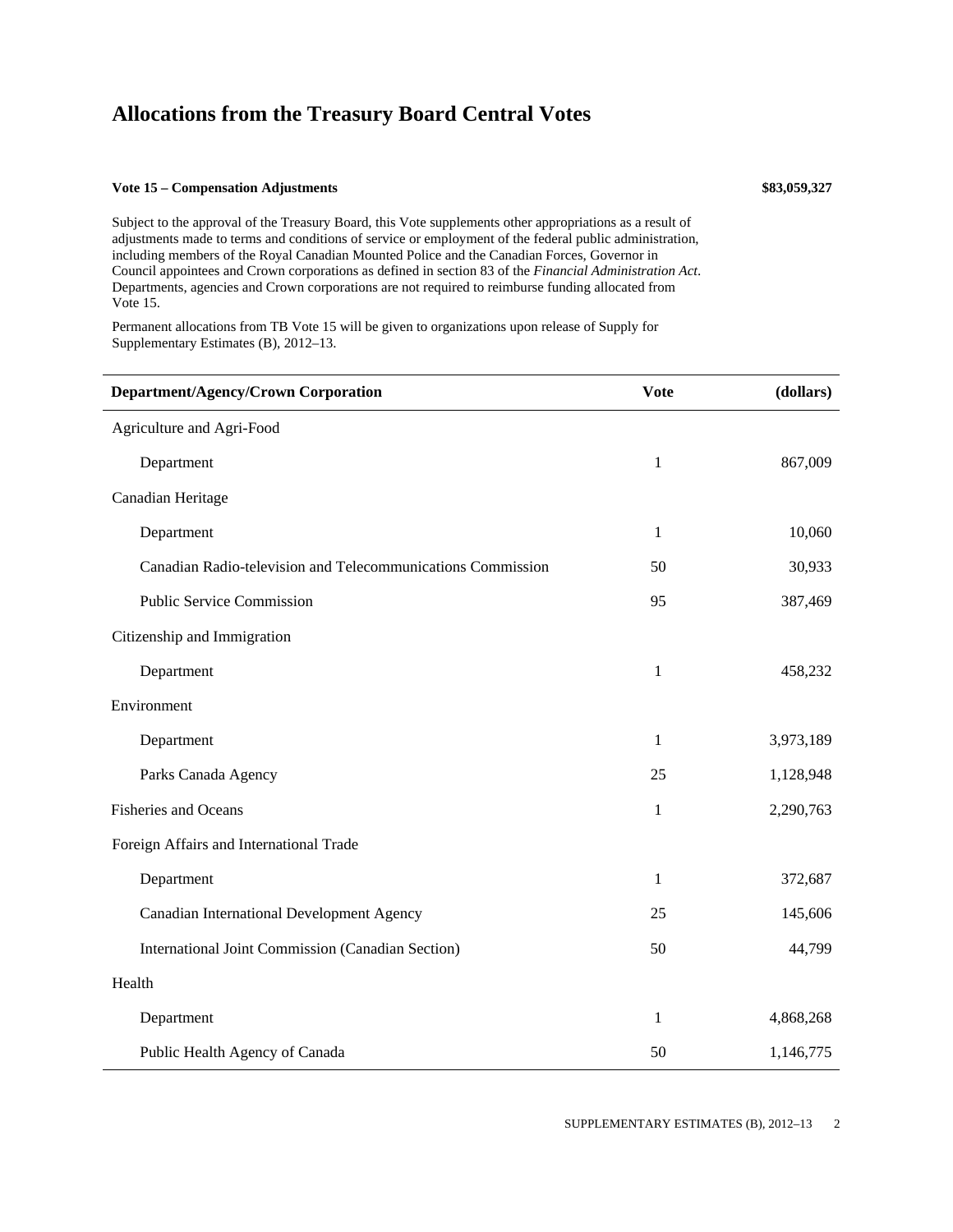| Department/Agency/Crown Corporation                             | <b>Vote</b>  | (dollars)  |
|-----------------------------------------------------------------|--------------|------------|
| Human Resources and Skills Development                          |              |            |
| Department                                                      | $\mathbf{1}$ | 227,292    |
| Indian Affairs and Northern Development                         |              |            |
| Department                                                      | 1            | 1,436,888  |
| Industry                                                        |              |            |
| Department                                                      | 1            | 2,793,641  |
| <b>Canadian Space Agency</b>                                    | 25           | 2,787,719  |
| National Research Council of Canada                             | 60           | 12,256,461 |
| <b>Statistics Canada</b>                                        | 105          | 11,745     |
| National Defence                                                |              |            |
| Department                                                      | 1            | 13,188,265 |
| <b>Communications Security Establishment</b>                    | 20           | 7,124,890  |
| <b>Natural Resources</b>                                        |              |            |
| Department                                                      | 1            | 4,550,338  |
| National Energy Board                                           | 25           | 4,146,222  |
| Privy Council                                                   |              |            |
| Department                                                      | 1            | 23,476     |
| Canadian Transportation Accident Investigation and Safety Board | 10           | 221,981    |
| Public Safety and Emergency Preparedness                        |              |            |
| Canada Border Services Agency                                   | 10           | 58,312     |
| Canadian Security Intelligence Service                          | $20\,$       | 2,697,721  |
| Correctional Service of Canada                                  | 25           | 6,450,575  |
| Royal Canadian Mounted Police                                   | 45           | 1,062,930  |
| Public Works and Government Services                            |              |            |
| Department                                                      | $\mathbf{1}$ | 3,919,191  |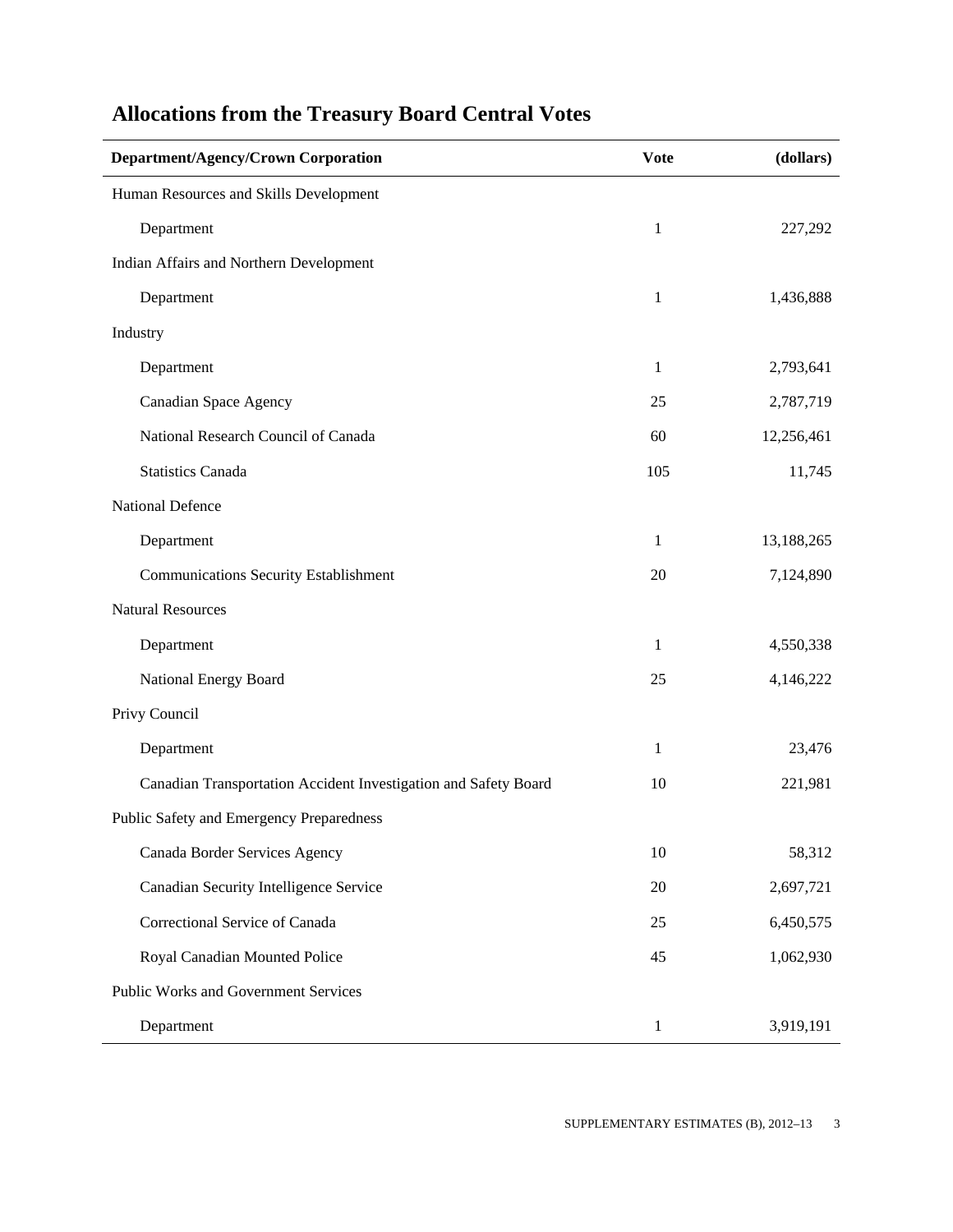| Department/Agency/Crown Corporation   | <b>V</b> ote | (dollars)  |
|---------------------------------------|--------------|------------|
| Transport                             |              |            |
| Department                            | 1            | 3,320,040  |
| <b>Canadian Transportation Agency</b> | 25           | 48,303     |
| Office of Infrastructure of Canada    | 40           | 36,674     |
| <b>Veterans Affairs</b>               |              |            |
| Department                            | 1            | 971,925    |
| Total approved allocations            |              | 83,059,327 |

#### **Vote 25 – Operating Budget Carry Forward \$1,200,000,000**

Subject to the approval of the Treasury Board, this Vote supplements other appropriations by authorizing a carry forward of unused funds from the previous fiscal year up to a maximum of five per cent of departments' and agencies' Main Estimates operating budget from that previous fiscal year. Departments and agencies are not required to reimburse funding allocated from Vote 25. The table below shows distributions of Treasury Board Vote 25 made between April 1 and September 30, 2012.

| Department/Agency/Crown Corporation                         | <b>Vote</b>  | (dollars)  |
|-------------------------------------------------------------|--------------|------------|
| Agriculture and Agri-Food                                   |              |            |
| Department                                                  | 1            | 37,730,772 |
| Canadian Food Inspection Agency                             | 20           | 34,060,148 |
| <b>Atlantic Canada Opportunities Agency</b>                 |              |            |
| Department                                                  | $\mathbf{1}$ | 3,653,647  |
| Canadian Heritage                                           |              |            |
| Department                                                  | 1            | 9,223,392  |
| Canadian Radio-television and Telecommunications Commission | 50           | 2,365,232  |
| Library and Archives of Canada                              | 55           | 1,438,721  |
| National Battlefields Commission                            | 70           | 357,323    |
| National Film Board                                         | 75           | 1,882,017  |
| <b>Public Service Commission</b>                            | 95           | 4,801,640  |
| Public Service Labour Relations Board                       | 100          | 620,938    |
| <b>Public Service Staffing Tribunal</b>                     | 105          | 239,255    |

SUPPLEMENTARY ESTIMATES (B), 2012–13 4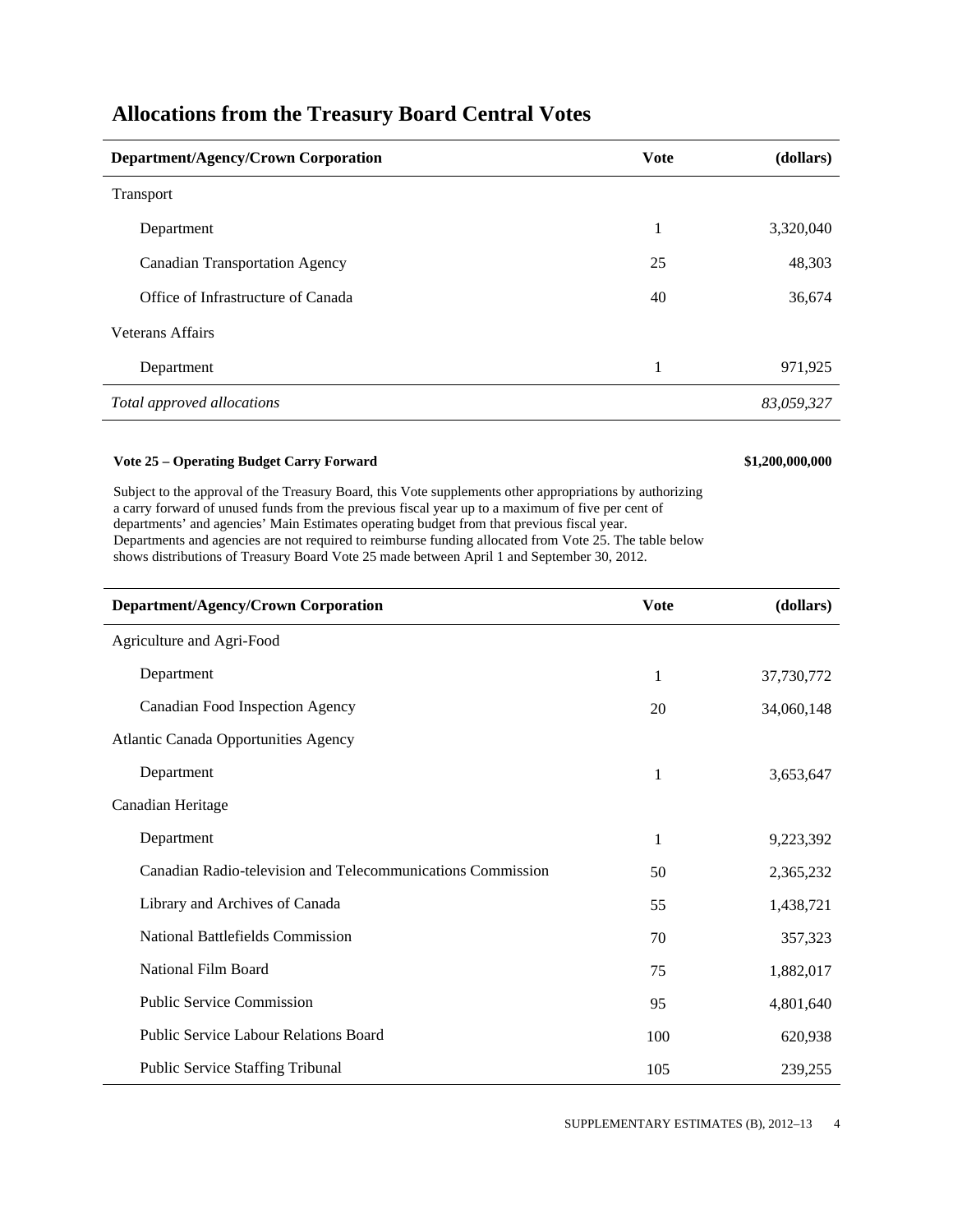| <b>Department/Agency/Crown Corporation</b>                      | <b>Vote</b> | (dollars)  |
|-----------------------------------------------------------------|-------------|------------|
| Registry of the Public Servants Disclosure Protection Tribunal  | 110         | 82,200     |
| Citizenship and Immigration                                     |             |            |
| Department                                                      | 1           | 21,717,315 |
| Immigration and Refugee Board                                   | 10          | 5,714,272  |
| Economic Development Agency of Canada for the Regions of Quebec | 1           | 2,161,614  |
| Environment                                                     |             |            |
| Department                                                      | 1           | 34,969,967 |
| Canadian Environmental Assessment Agency                        | 15          | 1,546,024  |
| National Round Table on the Environment and the Economy         | 20          | 214,499    |
| Finance                                                         |             |            |
| Department                                                      | 1           | 4,802,542  |
| <b>Auditor General</b>                                          | 20          | 3,758,443  |
| Canadian International Trade Tribunal                           | 25          | 499,794    |
| Financial Transactions and Reports Analysis Centre of Canada    | 30          | 1,721,361  |
| <b>Fisheries and Oceans</b>                                     | 1           | 60,566,130 |
| Foreign Affairs and International Trade                         |             |            |
|                                                                 |             |            |
| Department                                                      | 1           | 67,525,289 |
| Canadian International Development Agency                       | 25          | 8,001,649  |
| International Joint Commission (Canadian Section)               | 50          | 383,717    |
| Governor General                                                | 1           | 850,197    |
| Health                                                          |             |            |
| Department                                                      | 1           | 92,277,029 |
| Assisted Human Reproduction Agency of Canada                    | 15          | 496,298    |
| Canadian Institutes of Health Research                          | 20          | 2,116,447  |
| Canadian Northern Economic Development Agency                   | 30          | 453,725    |
| Hazardous Materials Information Review Commission               | 40          | 169,314    |
| Patented Medicine Prices Review Board                           | 45          | 383,924    |
| Public Health Agency of Canada                                  | 50          | 11,835,510 |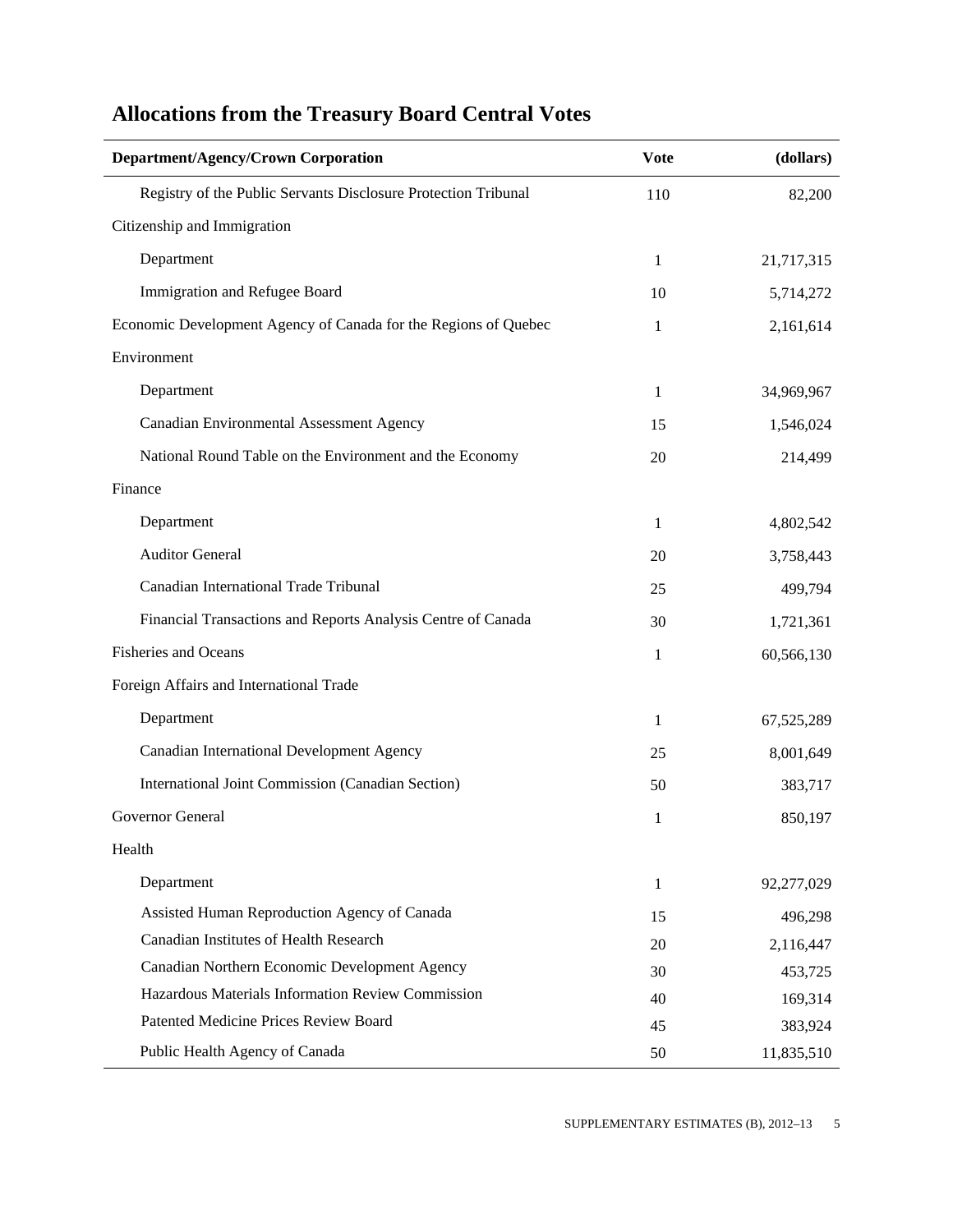| <b>Department/Agency/Crown Corporation</b>                            | <b>Vote</b>  | (dollars)  |
|-----------------------------------------------------------------------|--------------|------------|
| Human Resources and Skills Development                                |              |            |
| Department                                                            | 1            | 12,943,417 |
| Canada Industrial Relations Board                                     | 10           | 563,396    |
| Canadian Artists and Producers Professional Relations Tribunal        | 20           | 93,934     |
| Canadian Centre for Occupational Health and Safety                    | 25           | 142,463    |
| Office of the Co-ordinator, Status of Women                           | 30           | 463,489    |
| Indian Affairs and Northern Development                               |              |            |
| Department                                                            | 1            | 38,535,134 |
| <b>Canadian Polar Commission</b>                                      | 25           | 38,529     |
| Indian Residential Schools Truth and Reconciliation Commission        | 35           | 7,365,542  |
| Registry of the Specific Claims Tribunal                              | 40           | 132,242    |
| Industry                                                              |              |            |
| Department                                                            | 1            | 20,265,478 |
| <b>Canadian Space Agency</b>                                          | 25           | 5,745,802  |
| Copyright Board                                                       | 45           | 140,762    |
| Federal Economic Development Agency for Southern Ontario              | 50           | 1,251,336  |
| National Research Council of Canada                                   | 60           | 1,111,863  |
| Natural Sciences and Engineering Research Council                     | 75           | 2,137,234  |
| Registry of the Competition Tribunal                                  | 85           | 107,992    |
| Social Sciences and Humanities Research Council                       | 90           | 921,402    |
| <b>Statistics Canada</b>                                              | 105          | 37,683,661 |
| Justice                                                               |              |            |
| Department                                                            | $\mathbf{1}$ | 27,300,763 |
| Canadian Human Rights Commission                                      | 10           | 1,023,313  |
| Canadian Human Rights Tribunal                                        | 15           | 199,011    |
| <b>Commissioner for Federal Judicial Affairs</b>                      | 20           | 382,327    |
| Commissioner for Federal Judicial Affairs - Canadian Judicial Council | 25           | 37,177     |
| <b>Courts Administration Service</b>                                  | 30           | 2,458,411  |

SUPPLEMENTARY ESTIMATES (B), 2012-13 6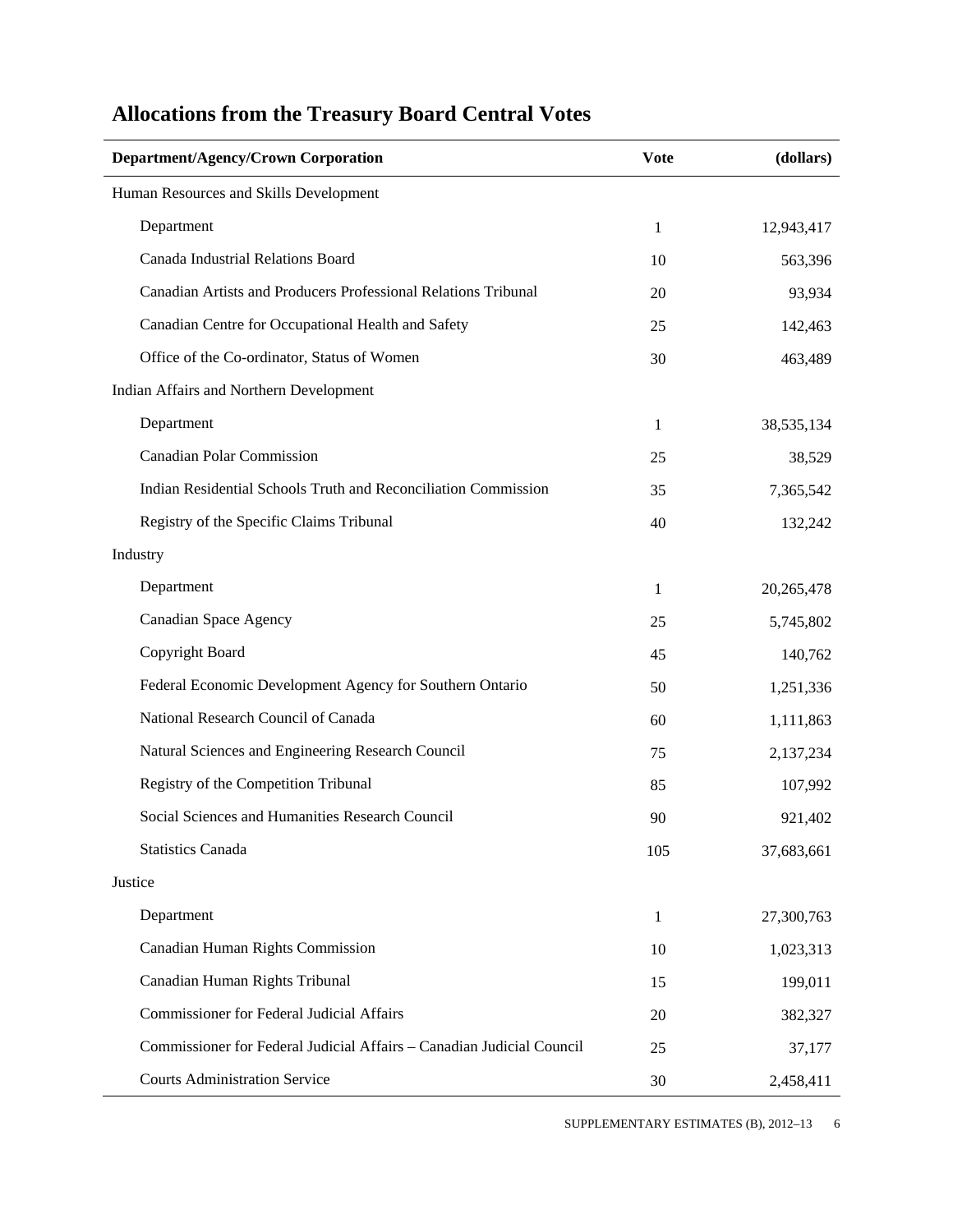| Department/Agency/Crown Corporation                              | <b>Vote</b> | (dollars)   |
|------------------------------------------------------------------|-------------|-------------|
| Office of the Director of Public Prosecutions                    | 35          | 6,899,139   |
| Office of the Information and Privacy Commissioners of Canada    | 40          | 505,788     |
| Office of the Information and Privacy Commissioners of Canada    | 45          | 872,492     |
| Supreme Court of Canada                                          | 50          | 933,257     |
| <b>National Defence</b>                                          |             |             |
| Department                                                       | 1           | 246,587,405 |
| Canadian Forces Grievance Board                                  | 15          | 302,981     |
| <b>Communications Security Establishment</b>                     | 20          | 12,620,931  |
| Military Police Complaints Commission                            | 25          | 160,447     |
| Office of the Communications Security Establishment Commissioner | 30          | 98,526      |
| <b>Natural Resources</b>                                         |             |             |
| Department                                                       | 1           | 29,359,917  |
| Canadian Nuclear Safety Commission                               | 20          | 1,217,665   |
| National Energy Board                                            | 25          | 2,527,717   |
| Northern Pipeline Agency                                         | 30          | 60,150      |
| Privy Council                                                    |             |             |
| Department                                                       | 1           | 6,017,292   |
| Canadian Intergovernmental Conference Secretariat                | 5           | 307,895     |
| Canadian Transportation Accident Investigation and Safety Board  | 10          | 1,334,151   |
| Chief Electoral Officer                                          | 15          | 1,473,375   |
| Office of the Commissioner of Official Languages                 | 20          | 863,448     |
| <b>Public Appointments Commission Secretariat</b>                | 25          | 47,250      |
| Security Intelligence Review Committee                           | 30          | 135,421     |
| Public Safety and Emergency Preparedness                         |             |             |
| Department                                                       | 1           | 6,583,753   |
| Canadian Security Intelligence Service                           | 20          | 12,980,757  |
| Correctional Service of Canada                                   | 25          | 53,312,160  |
| National Parole Board                                            | 35          | 2,153,679   |

SUPPLEMENTARY ESTIMATES (B), 2012-13 7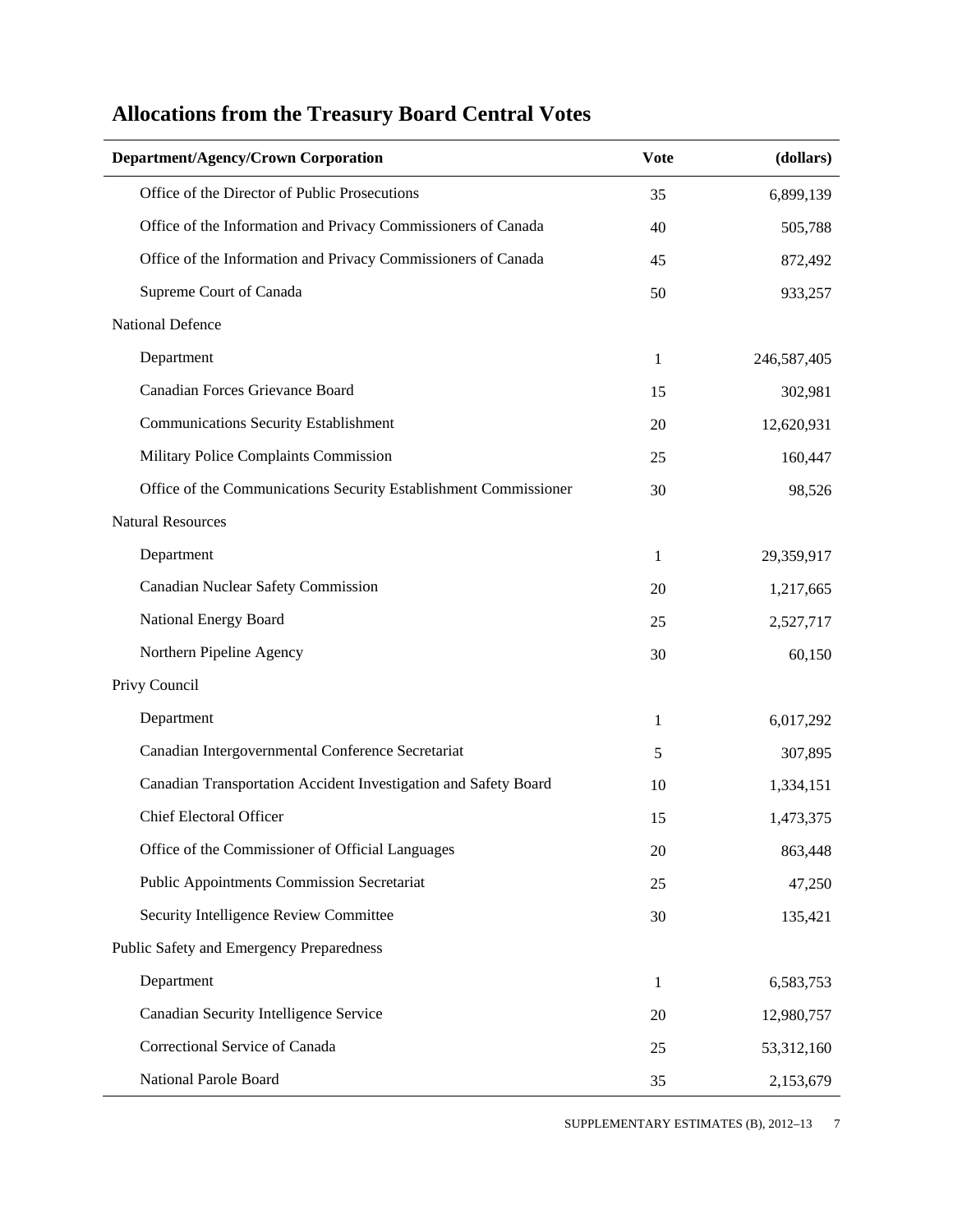| <b>Department/Agency/Crown Corporation</b>                 | <b>Vote</b>  | (dollars)     |
|------------------------------------------------------------|--------------|---------------|
| Office of the Correctional Investigator                    | 40           | 96,017        |
| Royal Canadian Mounted Police                              | 45           | 101,153,141   |
| Royal Canadian Mounted Police External Review Committee    | 60           | 64,395        |
| Royal Canadian Mounted Police Public Complaints Commission | 65           | 241,127       |
| <b>Public Works and Government Services</b>                |              |               |
| Department                                                 | 1            | 39,951,504    |
| <b>Shared Services Canada</b>                              | 20           | 45,752,126    |
| Transport                                                  |              |               |
| Department                                                 | $\mathbf{1}$ | 14,912,641    |
| <b>Canadian Transportation Agency</b>                      | 25           | 1,190,319     |
| Office of Infrastructure of Canada                         | 40           | 2,421,545     |
| <b>Treasury Board</b>                                      |              |               |
| Secretariat                                                | 1            | 11,886,588    |
| Canada School of Public Service                            | 40           | 509,163       |
| Office of the Commissioner of Lobbying                     | 45           | 209,586       |
| Office of the Public Sector Integrity Commissioner         | 50           | 316,650       |
| <b>Veterans Affairs</b>                                    |              |               |
| Department                                                 | $\mathbf{1}$ | 11,783,201    |
| Veterans Review and Appeal Board                           | 10           | 290,855       |
| Western Economic Diversification                           | $\mathbf{1}$ | 2,200,523     |
| Total approved allocations                                 |              | 1,200,000,000 |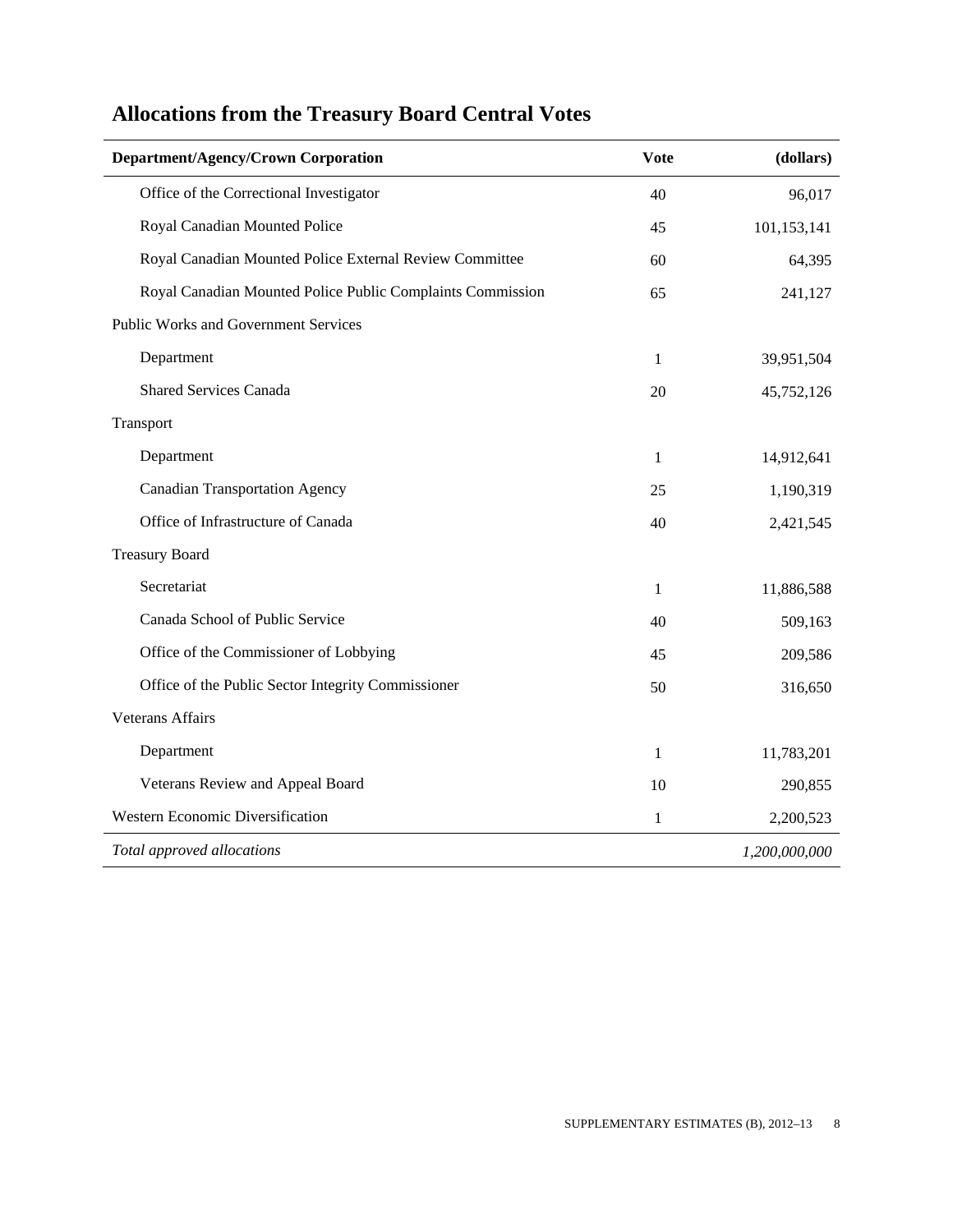#### **Vote 30 – Paylist Requirements \$65,995,529**

Subject to the approval of the Treasury Board, this supplements other appropriations by providing the government with funding to meet legal requirements of the employer such as parental and maternity leave, entitlements upon cessation of service or employment and adjustments made to terms and conditions of service or employment in the public service. Departments and agencies may access Vote 30 throughout the fiscal year and are not required to reimburse funding allocated from this Vote. The table

below shows distributions of Treasury Board Vote 30 made between April 1 and September 30, 2012.

| Department/Agency/Crown Corporation                             | <b>Vote</b>  | (dollars) |
|-----------------------------------------------------------------|--------------|-----------|
| Atlantic Canada Opportunities Agency                            |              |           |
| Department                                                      | $\mathbf{1}$ | 1,022,727 |
| Canadian Heritage                                               |              |           |
| Department                                                      | 1            | 1,763,107 |
| National Film Board                                             | 75           | 863,884   |
| <b>Public Service Commission</b>                                | 95           | 1,310,726 |
| Economic Development Agency of Canada for the Regions of Quebec | 1            | 658,885   |
| Finance                                                         |              |           |
| Department                                                      | 1            | 1,295,260 |
| Financial Transactions and Reports Analysis Centre of Canada    | 30           | 364,859   |
| Foreign Affairs and International Trade                         |              |           |
| Canadian International Development Agency                       | 25           | 2,090,010 |
| National Capital Commission                                     | 55           | 977,482   |
| Health                                                          |              |           |
| Department                                                      | 1            | 7,616,176 |
| <b>Canadian Institutes of Health Research</b>                   | 20           | 1,818,780 |
| Canadian Northern Economic Development Agency                   | 30           | 197,798   |
| Human Resources and Skills Development                          |              |           |
| Department                                                      | $\mathbf{1}$ | 5,211,015 |
| Industry                                                        |              |           |
| Canadian Space Agency                                           | 25           | 2,719,811 |
| Federal Economic Development Agency for Southern Ontario        | 50           | 159,086   |

SUPPLEMENTARY ESTIMATES (B), 2012-13 9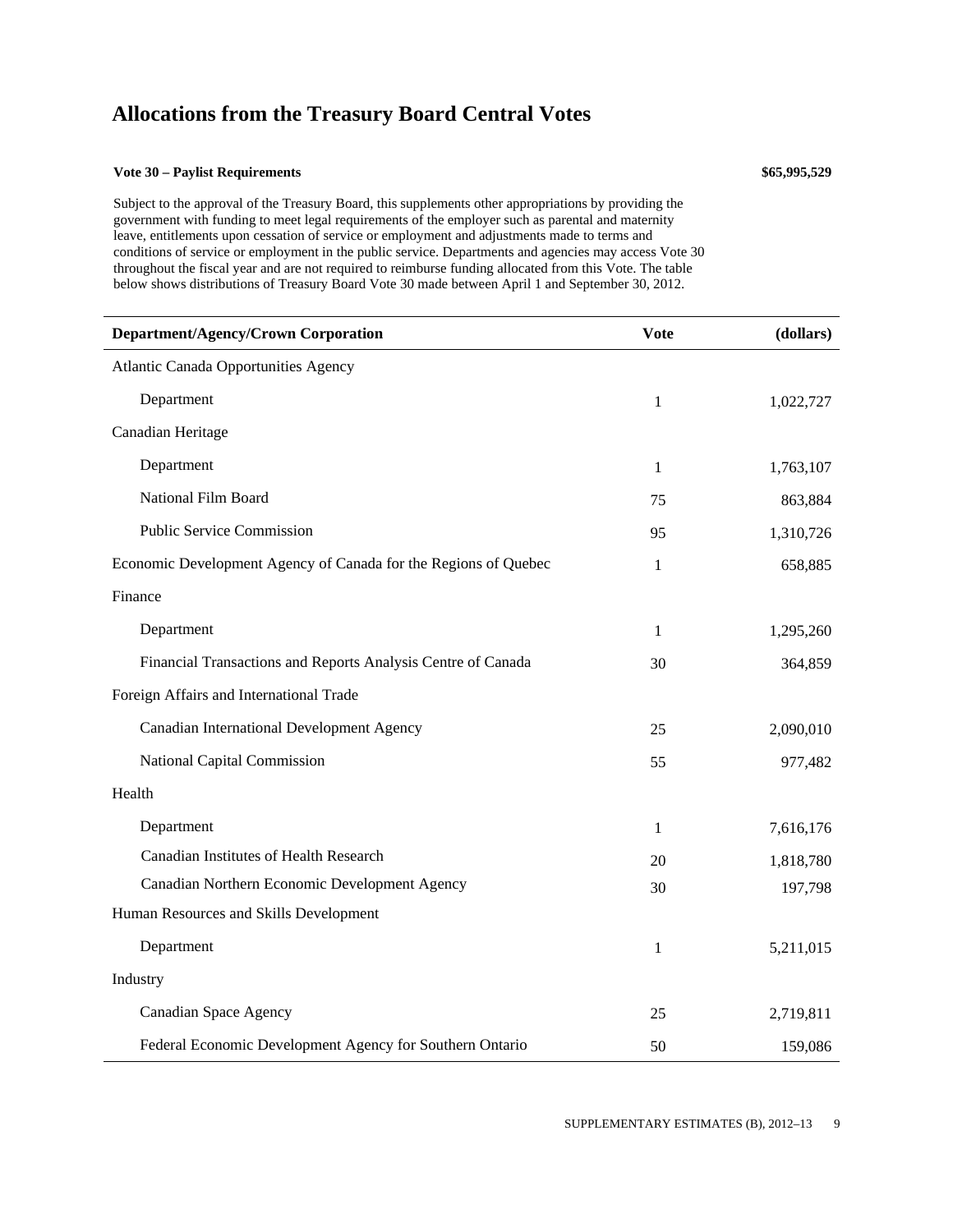| Department/Agency/Crown Corporation                             | <b>Vote</b>  | (dollars)  |
|-----------------------------------------------------------------|--------------|------------|
| National Defence                                                |              |            |
| <b>Communications Security Establishment</b>                    | 20           | 1,116,355  |
| <b>Natural Resources</b>                                        |              |            |
| Canadian Nuclear Safety Commission                              | 20           | 530,738    |
| National Energy Board                                           | 25           | 708,055    |
| Privy Council                                                   |              |            |
| Canadian Intergovernmental Conference Secretariat               | 5            | 71,048     |
| Canadian Transportation Accident Investigation and Safety Board | 10           | 191,398    |
| <b>Chief Electoral Officer</b>                                  | 15           | 200,184    |
| Office of the Commissioner of Official Languages                | 20           | 123,628    |
| Public Safety and Emergency Preparedness                        |              |            |
| Department                                                      | 1            | 614,536    |
| Canada Border Services Agency                                   | 10           | 11,451,321 |
| Correctional Service of Canada                                  | 25           | 12,380,158 |
| <b>Public Works and Government Services</b>                     |              |            |
| Department                                                      | $\mathbf{1}$ | 7,348,702  |
| Transport                                                       |              |            |
| <b>Canadian Transportation Agency</b>                           | 25           | 213,733    |
| Office of Infrastructure of Canada                              | 40           | 664,212    |
| <b>Treasury Board</b>                                           |              |            |
| Secretariat                                                     | $\mathbf{1}$ | 2,311,855  |
| Total approved allocations                                      |              | 65,995,529 |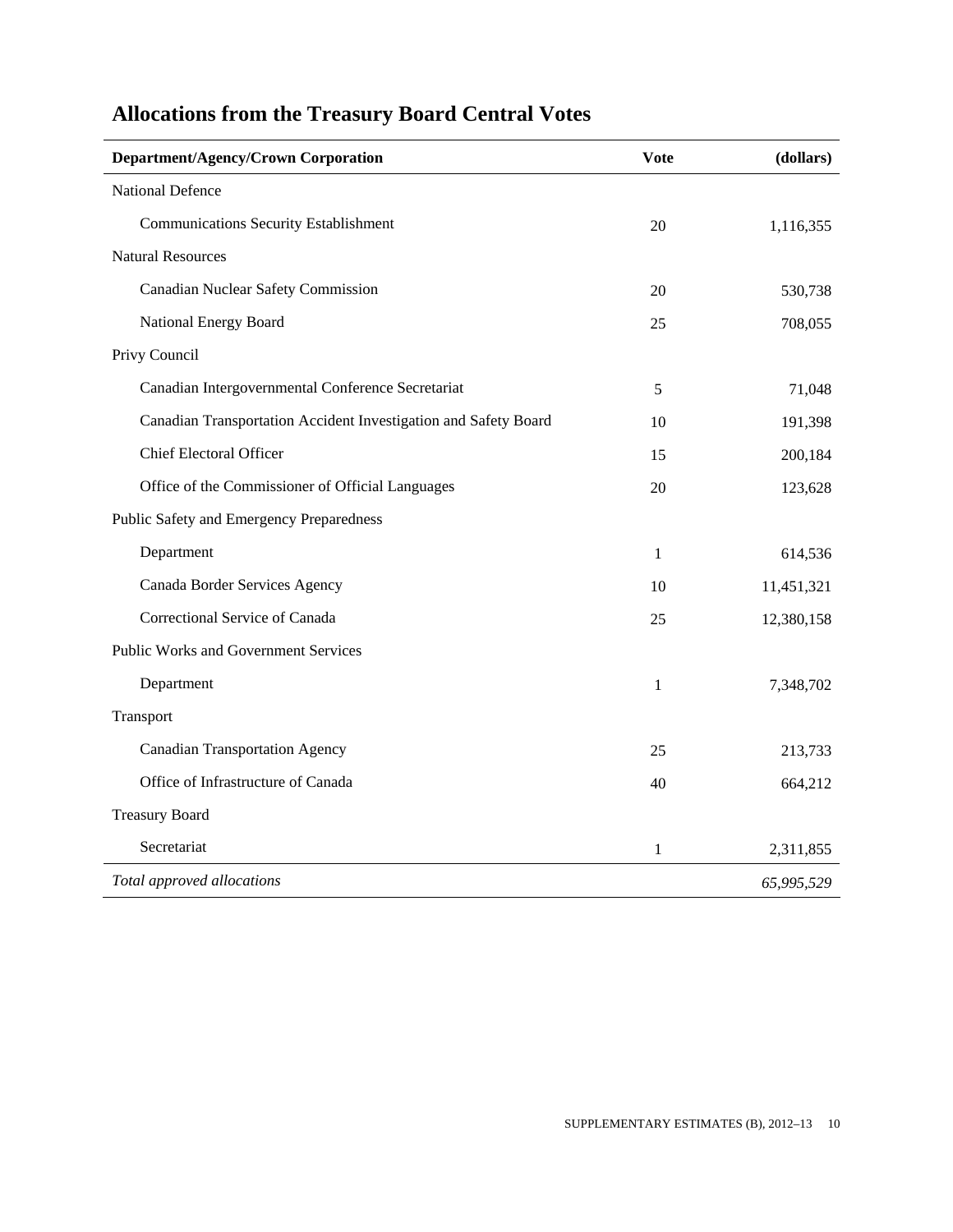#### **Vote 33 – Capital Budget Carry Forward \$380,344,249**

Subject to the approval of the Treasury Board, this Vote supplements other appropriations by authorizing a carry forward of unused funds from the previous fiscal year. Departments and agencies with a separate Capital Vote are entitled to carry forward up to 20% of their year-end capital budget. Departments and agencies are not required to reimburse funding allocated from Vote 33. The table below shows distributions of Treasury Board Vote 33 made between April 1 and September 30, 2012.

| Department/Agency/Crown Corporation      | <b>Vote</b> | (dollars)  |
|------------------------------------------|-------------|------------|
| Agriculture and Agri-Food                |             |            |
| Department                               | 5           | 5,302,130  |
| <b>Canadian Food Inspection Agency</b>   | 25          | 15,286,881 |
| Environment                              |             |            |
| Department                               | 5           | 8,416,712  |
| <b>Fisheries and Oceans</b>              | 5           | 63,378,740 |
| Foreign Affairs and International Trade  |             |            |
| Department                               | 5           | 35,421,812 |
| Health                                   |             |            |
| Department                               | 5           | 2,155,444  |
| Public Health Agency of Canada           | 55          | 1,312,581  |
| Indian Affairs and Northern Development  |             |            |
| Department                               | 5           | 1,020,411  |
| Industry                                 |             |            |
| Canadian Space Agency                    | 30          | 10,694,370 |
| National Research Council of Canada      | 65          | 6,942,219  |
| <b>National Defence</b>                  |             |            |
| Department                               | 5           | 39,513,635 |
| <b>Natural Resources</b>                 |             |            |
| Department                               | 5           | 2,344,045  |
| Public Safety and Emergency Preparedness |             |            |
| Correctional Service of Canada           | 30          | 91,121,395 |
| Royal Canadian Mounted Police            | 50          | 69,239,404 |

SUPPLEMENTARY ESTIMATES (B), 2012–13 11